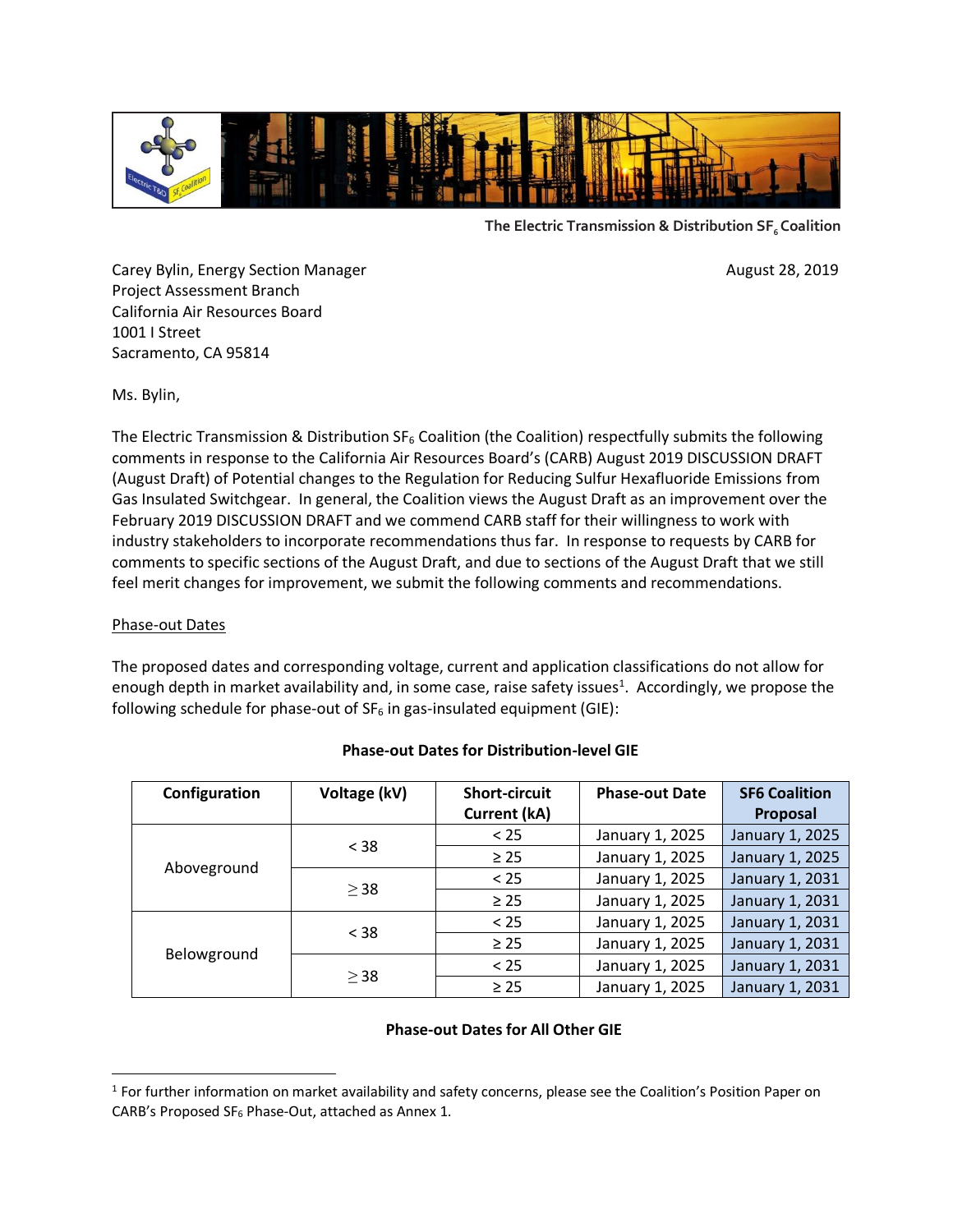| Voltage (kV)        | <b>Short-circuit Current</b><br>(kA) | <b>Phase-out Date</b> | <b>SF6 Coalition</b><br>Proposal |
|---------------------|--------------------------------------|-----------------------|----------------------------------|
| < 72.5              | <63                                  | January 1, 2025       | January 1, 2025                  |
| $72.5 < kV \le 145$ | < 63                                 | January 1, 2025       | January 1, 2025                  |
| $72.5 < kV \le 145$ | >63                                  | January 1, 2025       | January 1, 2029                  |
| $145 < kV \le 245$  | All                                  | January 1, 2029       | January 1, 2033                  |
| >245                | All                                  | January 1, 2031       | January 1, 2036                  |

## Clearinghouse

The complexities associated with this concept are such that the Coalition is not prepared to offer a position or recommendation at this time. We are open to further discussion with CARB on this topic to identify ways to address the concerns below:

- The utility of such a clearinghouse depends on its comprehensiveness. How would CARB encourage/incentivize GIE manufacturers to participate?
- While simple in concept, providing up-to-date product information will be a laborious effort for GIE manufacturers. Assuming CARB's clearinghouse moves forward, other jurisdictions may follow suit, creating multiple reporting channels and multiplying needed resources to provide what could become several reports. How might CARB address this?
- To make the clearinghouse searchable, input fields would need to be standardized. Standardization will be extremely difficult for so many variables including voltage and current ratings, size, connection type, insulating medium and application.
- Given that CARB does not have on staff GIE expertise, how will CARB verify that the information is accurate?
- Will there be a dispute process and, if so, what will be the parameters to attain standing and what will be the procedures?
- How long will the clearinghouse need to be maintained?

## Nameplate Profiling

In the final regulations, CARB states that it intends to allow for nameplate adjustment but require that "GIE owners who choose to undertake the process must perform the process on all GIE that meet [certain] criterion." While the desire to profile GIE at risk of inaccurate nameplate is understandable, it is not possible because there is no single parameter or combination of parameters that make nameplate inaccuracy more or less likely. Given manufacturing supply chain realities and the logistical purpose of the GIE nameplate, the latter of which pre-dates its use for emissions tracking by decades, any given nameplate is at risk of being imprecise.

Instead of attempting to profile GIE parameters to identify potentially inaccurate nameplates, the Coalition recommends that the regulation profile fill values. For example, under this approach a reporting entity would still have the option to choose whether to adjust nameplates or not, but if it chooses to do so it must perform the nameplate adjustment process on all non-hermetically sealed GIE whose as-filled value (after installation) varies from the nameplate by X%. We are open to discussion on what this value should be but suggest as a starting point 10%. GIE with an actual fill value that differs from nameplate to this extent are more likely to have a material nameplate inaccuracy, thereby incentivizing reporting entities to be vigilant while limiting the number of nameplates required to be adjusted.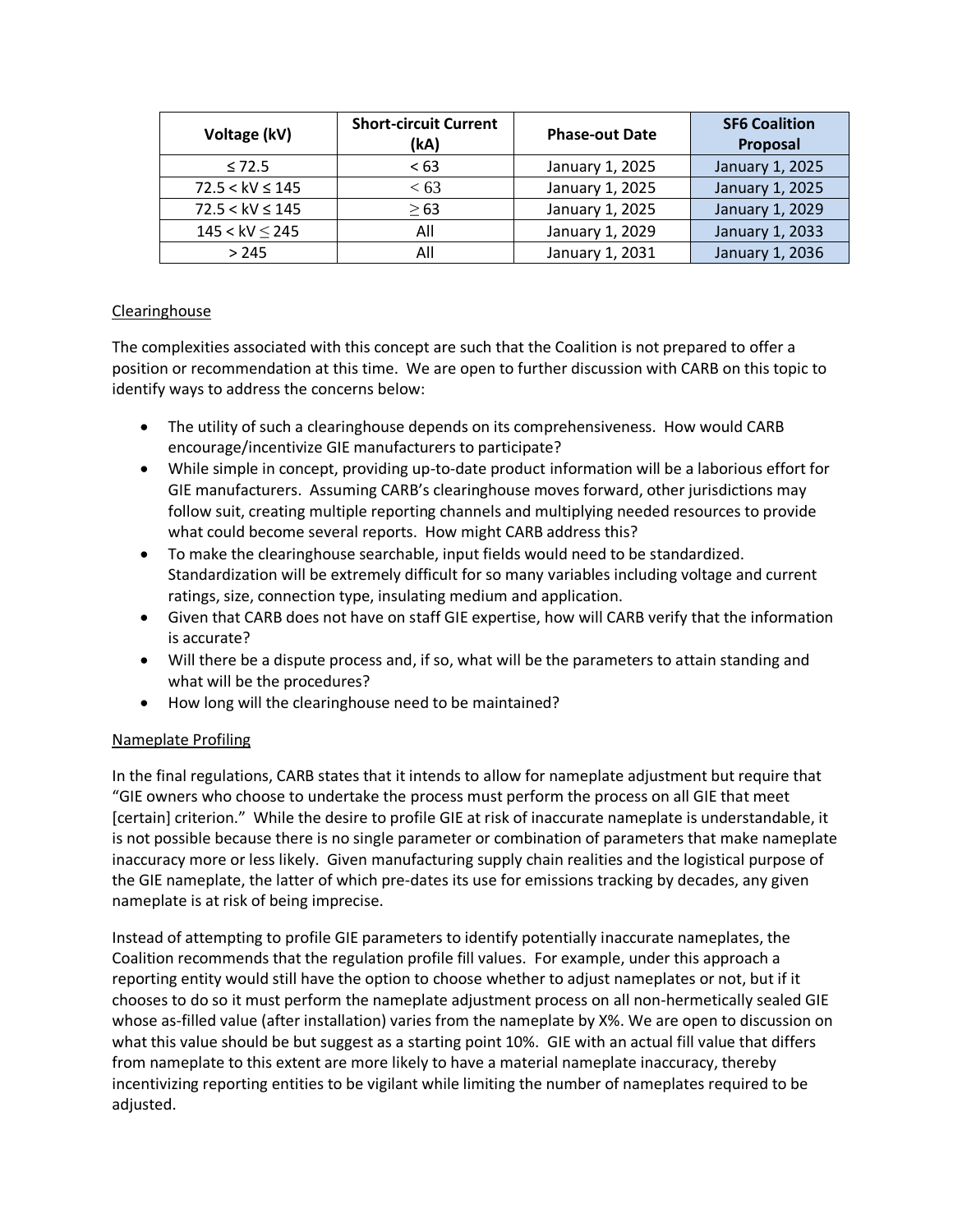Given that the GIE at issue under this approach are already in-service, we recommend allowing reporting entities to perform the adjustment for 10 years or up until the applicable phase-out date, whichever comes first if the adjustment is made during the service life of the GIE (i.e. during maintenance). If the process is performed at decommissioning, then CARB should allow enough time for all currently installed SF<sub>6</sub>-insulated GIE to reach the anticipated end of life: 40 years<sup>2</sup>.

Since new GIE are often shipped only partially filled or with another gas, we recommend that CARB exempt nameplate adjustment from the above "all or nothing" approach and allow reporting entities to adjust nameplates pre-installation on an ad hoc basis, with documentation and reporting requirements. Given the potential for exemptions, we recommend allowing reporting entities to perform the nameplate adjustment for new GIE prior to installation indefinitely.

## Nameplate Verification

The August Draft includes the following language at §95355.2 Nameplate Capacity Adjustments

Revised nameplate capacity values shall be determined through the following process

(a) Provide an electronic notification to CARB of the intent to determine a revised nameplate capacity at least seven days before beginning the process described below.

The Coalition recommends revising this language to read

Revised nNameplate capacity values shall be determined verified through the following process

(a) Provide an electronic notification to CARB of the intent to determine a revised verify nameplate capacity at least seven days before beginning the process described below.

As we mentioned in our comments to the February Draft, reporting entities will not know whether a nameplate adjustment is merited prior to performing the procedure. Ultimately, we feel that tracking and enforcement principles are fulfilled if CARB is notified in advance when a reporting entity intends to undertake the nameplate verification procedure. But the outcome of that procedure in some cases will be that the nameplate is accurate and, therefore, does not need to be adjusted. It shouldn't be necessary (and, in fact, is not possible) for CARB to know whether a nameplate will be revised before the reporting entity has performed the procedure.

## Nameplate Accuracy Methodology

 $\overline{a}$ 

CARB also requests stakeholder input on the proposed methodology to verify nameplate accuracy. We believe that the most accurate method to identify the precise nameplate is the one currently proposed in the 2019 Discussion Draft. We are open to considering limited variances from the proposed method, one of which would be to allow reporting entities to follow the OEM procedures for the Torr values since 3.5 Torr is difficult to achieve. That said any such method allowed by CARB should require use of a calibrated mass flow device or calibrated cylinder scales. To accommodate this level of flexibility we

 $^2$  The Coalition actually believes the end-of life for some equipment exceeds 40 years, but we are willing to stipulate to the greater of CARB's two estimates. See slide 17 of the February 25 presentation for *Draft Amendments to the Regulation for Reducing sulfur Hexafluoride (SF6) Emission from Gas Insulated Switchgear*.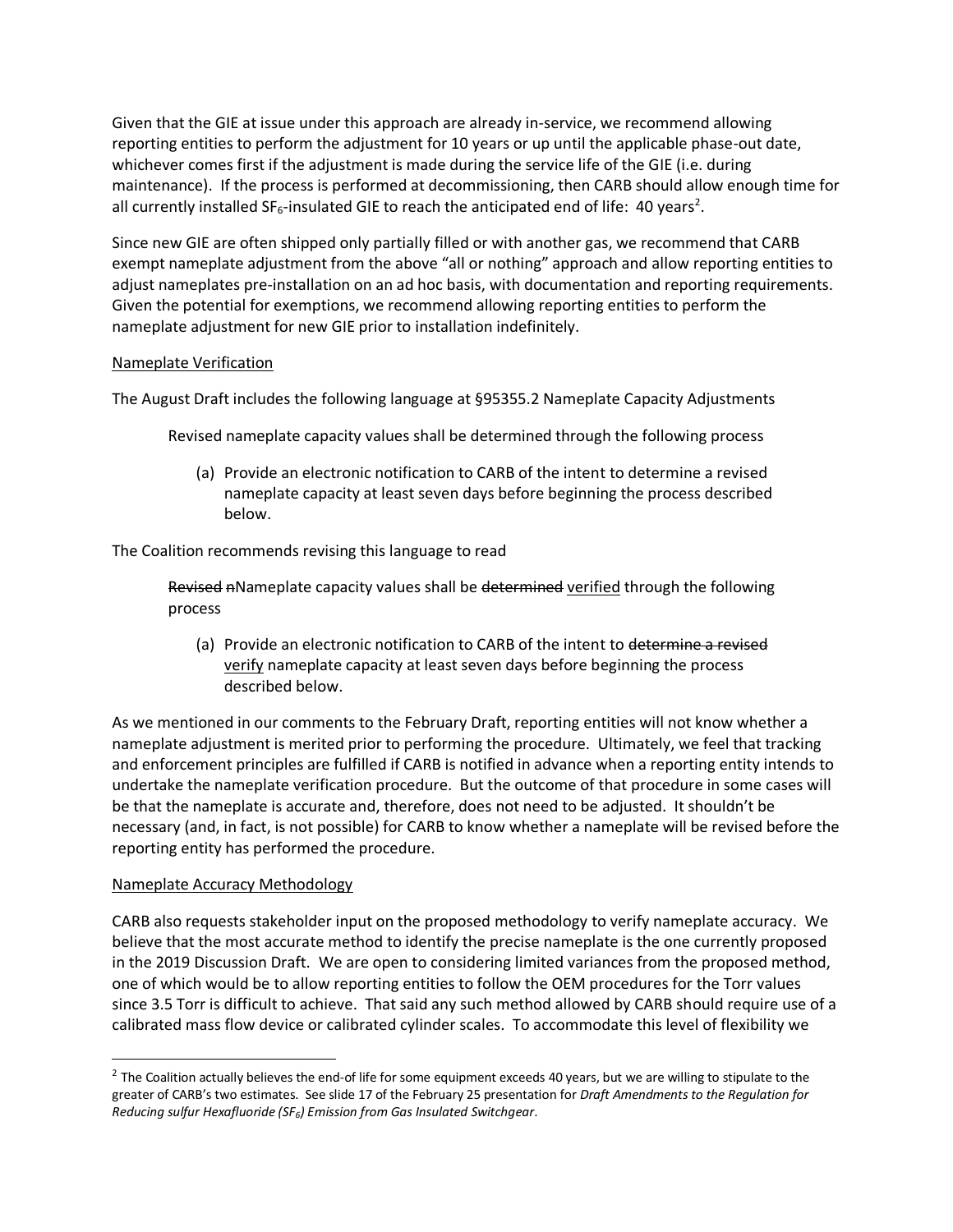recommend moving the formula from the regulation itself to an appendix or separate guidance document.

### Permanently Decommissioned

§95351. Definitions and Acronyms defines "Permanently decommissioned" as follows:

[A] GIE device owned by a GIE owner that can never again be placed into active service. Any GIE device which was in active service at some point in time that has been consecutively out of active service for 3 years has been permanently decommissioned.

This definition is problematic because it requires reporting entities to know whether a given GIE will be used at any point in the future, which is not always knowable when GIE is taken out of service. This is particularly challenging given the current market for refurbished or second-hand equipment. Given these market dynamics, the language causes logistical and reporting issues for reporting entities that acquire GIE from another party; how will the former know whether a GIE has been permanently decommissioned (or when it should be decommissioned based on the three-year timeline) absent proactive notification from the latter? These difficulties are amplified when GIE is sold from a reporting entity to a non-reporting entity for refurbishing, then back to a reporting entity. In this case, the middle party may not have records or be willing to disclose the date the GIE was taken out of service.

Further, it is common practice for working GIE in good order to be taken out of service for over three years and stored as spares, only to be re-installed for temporary or permanent use at some point thereafter. CARB's proposed definition is an effective (albeit perhaps inadvertent) prohibition of this practice and, accordingly, stretches far beyond the purview of this regulation.

To address both of the above issues, the Coalition recommends that the final regulation include a revised definition of "permanently decommissioned" as follows:

[A] GIE device owned by a the original GIE owner that has not been placed into active service for five years. can never again be placed into active service. Any GIE device which was in active service at some point in time that has been consecutively out of active service for 3 years has been permanently decommissioned.

In addition to the above, CARB would need to make other revisions in the emissions calculation formula definitions under §95355.1 to account for non-hermetically sealed GIE that is not active but not yet permanently decommissioned. The Coalition would welcome the opportunity to discuss what these changes might be with CARB staff.

## 2019 Baseline Year

CARB's use of 2019 as a baseline year which reporting entities must use to calculate a static average system nameplate capacity is overly burdensome and inequitable. The constraints of a 2019 baseline will compromise grid reliability by limiting reporting entities options to adequately respond to load growth without undue penalty risk. California utilities, for example, plan projects 3-5 years in advance which means that  $SF_6$  GIE acquisition post-2019 is highly likely (given that parties may already be under contract). These  $SF_6$  GIE acquisitions could range well into double-digit growth as a percentage of total system nameplate capacity (particularly if in the high-voltage space where few, if any,  $SF<sub>6</sub>$  alternatives exist and  $SF_6$  nameplate capacity comes in high volumes) but, unfortunately, would not be counted as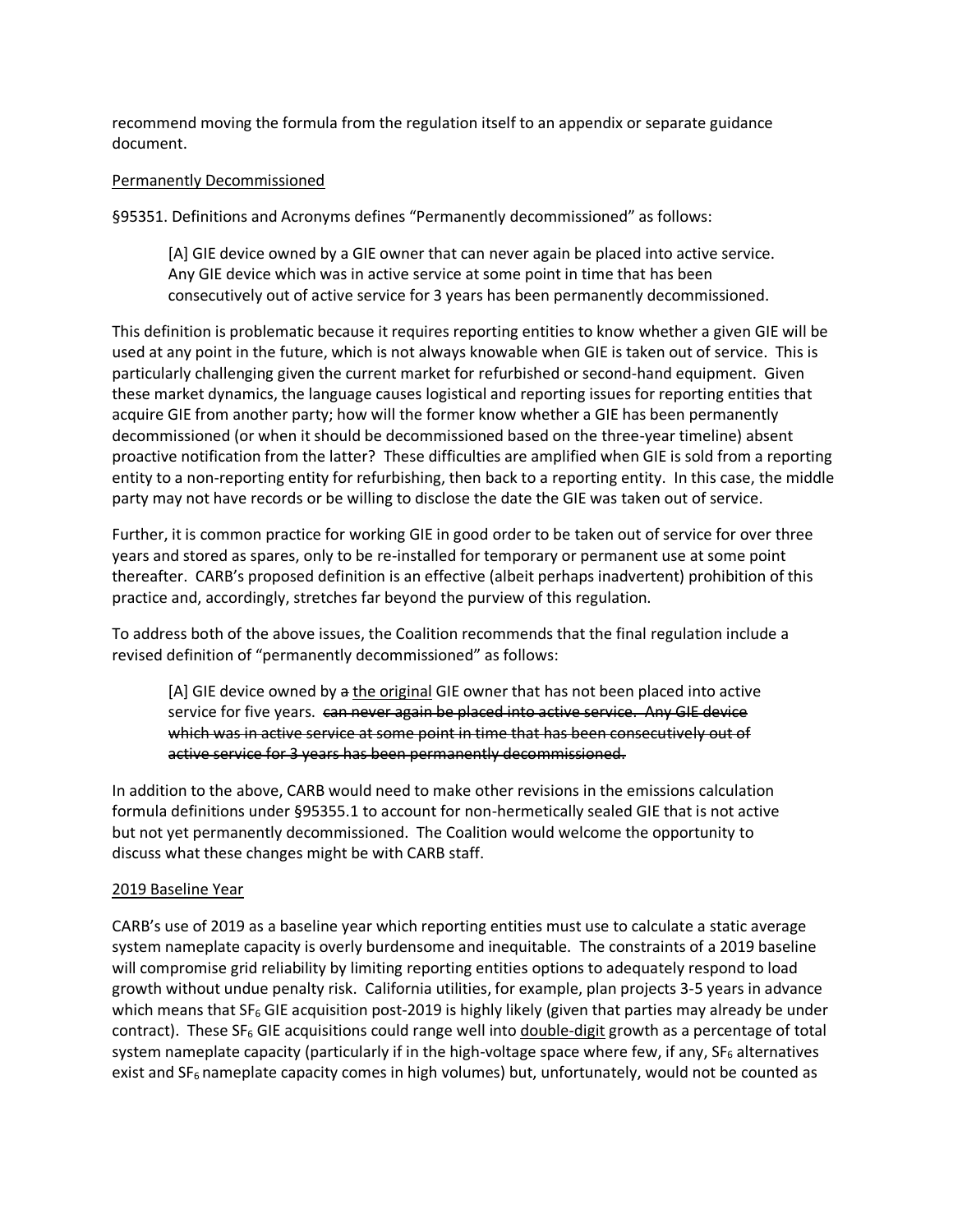part of the average system nameplate capacity. Any emissions from these same acquisitions, however, will be included among the emissions calculations.

Aside from the equity at stake, there is the issue of accuracy. Including future acquisitions of  $SF_6$ insulated equipment in the average system nameplate capacity will allow for a more accurate representation of emissions per GIE. Greater accuracy is in the interest of manufacturers, reporting entities and, presumably, CARB.

If CARB feels strongly that it must use a static year for calculation of average system nameplate capacity, then the baseline year should be commensurate with the proposed phase-out dates for  $SF_6$  GIE. This will have no adverse effect on the environment, is more equitable for reporting entities with firm growth plans, and constitutes a much more representative picture of GIE emissions.

Thank you for your time in reviewing these comments, which we feel will make further improvements in terms of equity, feasibility and accuracy in the regulatory requirements. We look forward to further discussion on the points raised above. Please do not hesitate to contact me at your earliest convenience to do so.

Thank you,

Jonathan Stewart (703) 841-3245 [Jonathan.stewart@nema.org](mailto:Jonathan.stewart@nema.org)

#### *About the Coalition*

The Electric Transmission & Distribution  $SF_6$  Coalition is comprised of 16 members who are producers and distributors of  $SF_6$  and  $SF_6$  alternatives, manufacturers of gas-insulated equipment (GIE), California utilities using GIE, and other  $SF<sub>6</sub>$  stakeholders.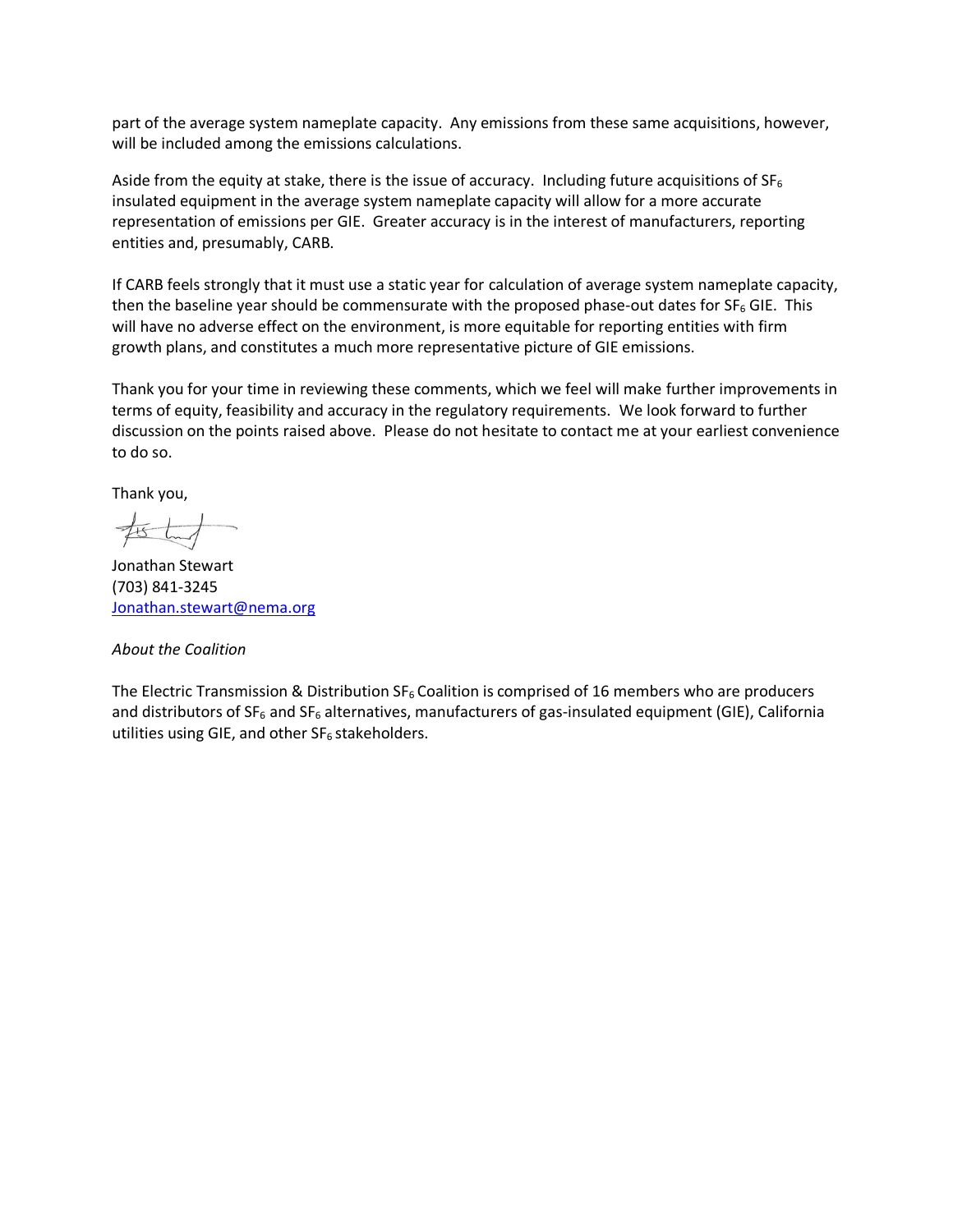# ANNEX 1

## Position Paper

*CARB's Proposed SF<sup>6</sup> Phase-Out*

The Electric Transmission & Distribution  $SF<sub>6</sub>$  Coalition supports the California Air Resources Board's (CARB) proposal to allow nameplate adjustment when the manufacturer's nameplate capacity of devices is determined to be imprecise by the GIE owner. Our general support for the concept of nameplate adjustment notwithstanding, we maintain concerns related to the proposed restriction that no GIE utilizing  $SF_6$  as an insulating medium be installed after January 1, 2025. We maintain the same concerns for a similar restriction related to conversion of existing equipment. The proposed requirement does not take into account several market realities discussed below that make this date infeasible in a variety of applications. In addition to discussing these issues, we also offer solutions in the spirit of compromise that would alleviate our concerns while (we hope) fundamentally preserving CARB's objectives.

#### Challenges and Uncertainties

As the industry looks to the future of electrical transmission and distribution with regards to alternatives to  $SF_6$  insulation, there are challenges and uncertainties. Among the challenges are those related to industry performance standards for some GIE applications. Most standards include a range of temperatures in which the product must meet the technical testing requirements; some ranges go as low as -30 $\degree$ C. All products, no matter where they are sold, must meet these requirements. While some GIE designs can currently meet those requirements with alternative insulations, some cannot without the installation of a heating device. For some applications the addition of a heating device is a viable workaround. But for others, where no power supply is available or that operate in an enclosed space, it is not.

For some voltages there are also concerns related to space constraints. Due to its innate properties SF<sub>6</sub> often allows insulated equipment components (i.e. bushings or busbar) to be closer together, reducing the overall size of the GIE. This is particularly important in densely populated urban areas where there is no room to install larger equipment.

Equally as important as the above challenges are the potential safety risks for utility workers. Due to the insulating nature of gases,  $SF_6$ -insulated equipment often includes operating functions which are not available in other alternatives for use in vault applications (e.g. confined spaces). These functions include visible break and integrated grounding mechanisms which are often part of safety procedures. Not only does this create safety concerns but potentially runs afoul of California Division of Occupational Safety and Health Administration regulations.

For utilities, who are ultimately liable for product failure, the list of internal processes to be undertaken to accommodate an  $SF_6$  phase-out is lengthy and challenging. It includes: specification development; purchasing; maintenance procedure and monitoring requirements development; special operating procedure development; substation construction and installation protocols; as well as application site testing. Finalizing and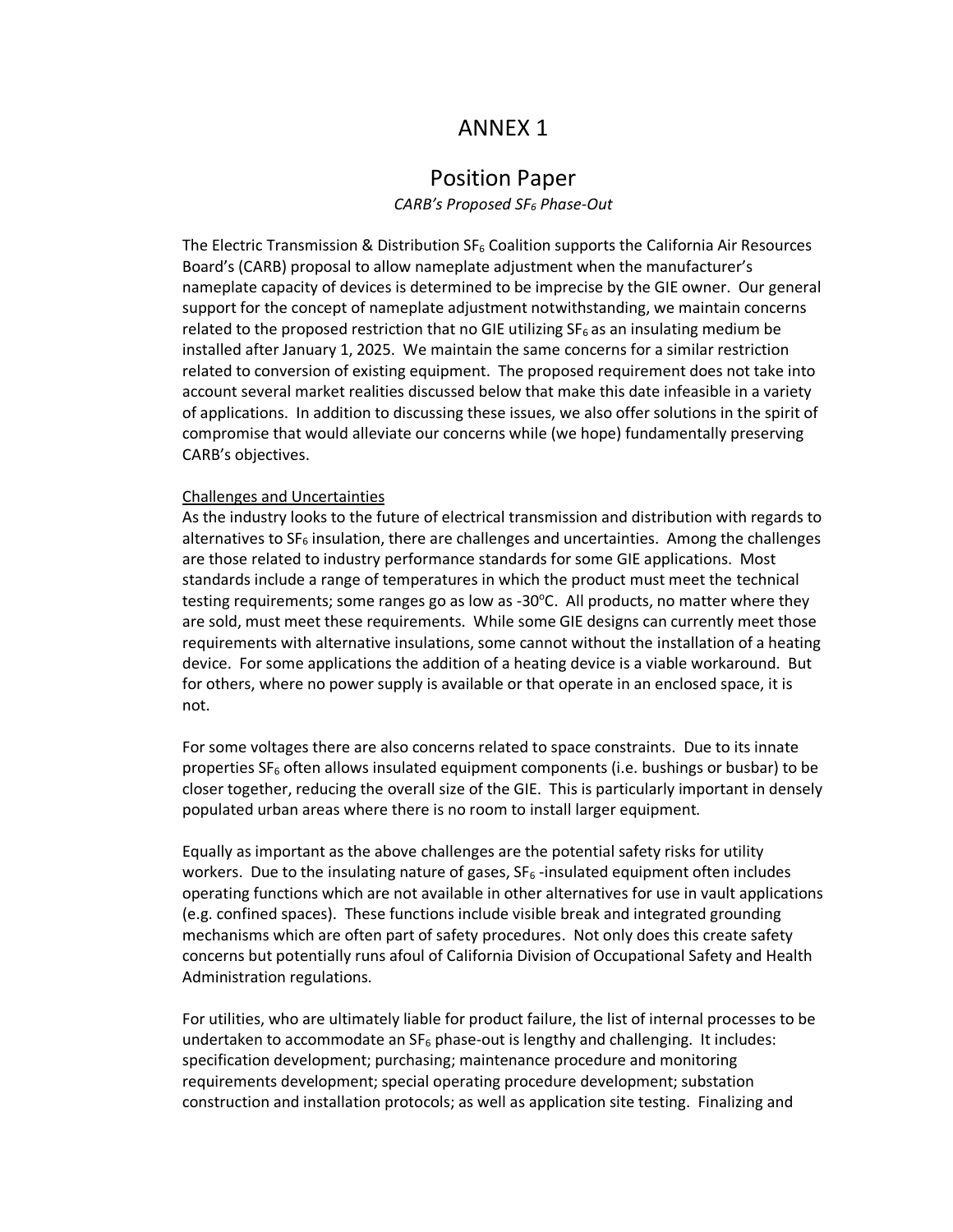implementing these processes poses immense challenges in terms of timing and resources. While these challenges can ultimately be overcome, attempting to do so for all GIE at every rating contemporaneously is not viable.

There are plenty of uncertainties as well related to an  $SF_6$  phase-out. For example, the time it will require for both OEMs and utilities to evolve from an  $SF_6$ -centric insulation industry to one relying on other insulations is unknown. For OEMs, many of whom make dozens of  $SF<sub>6</sub>$ insulated products, research is still ongoing as to whether proprietary operating mechanisms and other design components will continue to function when used with an alternative medium let alone with the same reliability and longevity as with SF<sub>6</sub>. Product redesigns and changes to the manufacturing processes also must be taken into account.

To be sure, OEMs and utilities have been considering these issues and performing provisional testing for several years now, but not all of them have proceeded to pilot product testing. Shifting an entire industry in a manner that this phase-out anticipates will require an exponentially greater effort and lead to a variety of unknown factors requiring further analysis, testing and resolution before products are market-ready.

#### Tiered Regulation

In order to truly understand the portion of the GIE market that is ready for alternative insulation now while accurately predicting what will be ready by 2025 would require a market analysis that is beyond the scope of this position paper and likely more in-depth than any regulatory agency has performed. To do so, one would need to consider at least five elements: voltage and current rating, functional mechanism, installation and manufacturer. And one would need to perform this analysis for each  $SF_6$  alternative: oil, air, vacuum, alternative gas (and various mixtures), and solid dielectric.

Even if the above task were undertaken, any regulation correlated to the findings would be unnecessarily lengthy and complex. That said, this position paper does recommend a tiered approach that reflects current market realities as well as take into account those we anticipate to be present moving forward.

We recommend moving the effective date from 2025 to 2030 for all GIE that operate at ≤72.5kV and are rated to ≤40kA. Although there are some alternative insulating media for these applications, not all applications have replacements for  $SF<sub>6</sub>$  insulated equipment.

We recommend moving the effective date from 2025 to 2035 for all GIE that operate at a max voltage range above 72.5kV up to 170kV and are rated to ≤40kA. These ratings exist today from multiple manufacturers but only in a few pilot installations overseas. We believe this goal could be safely achieved by 2035.

We recommend moving the effective date from 2025 to 2040 for all GIE that operate at a max voltage range above 170kV up to 550kV and are rated above 40kA up to 63kA. This encompasses the majority of California's transmission infrastructure and would take at least a decade to test and pilot effectively.

We recommend adding an exemption for GIE that operates at a max voltage range above 550kV (not used in CA currently but may be future expansions that include this voltage) and are rated above 63kA. To our knowledge, no industry participants has even begun to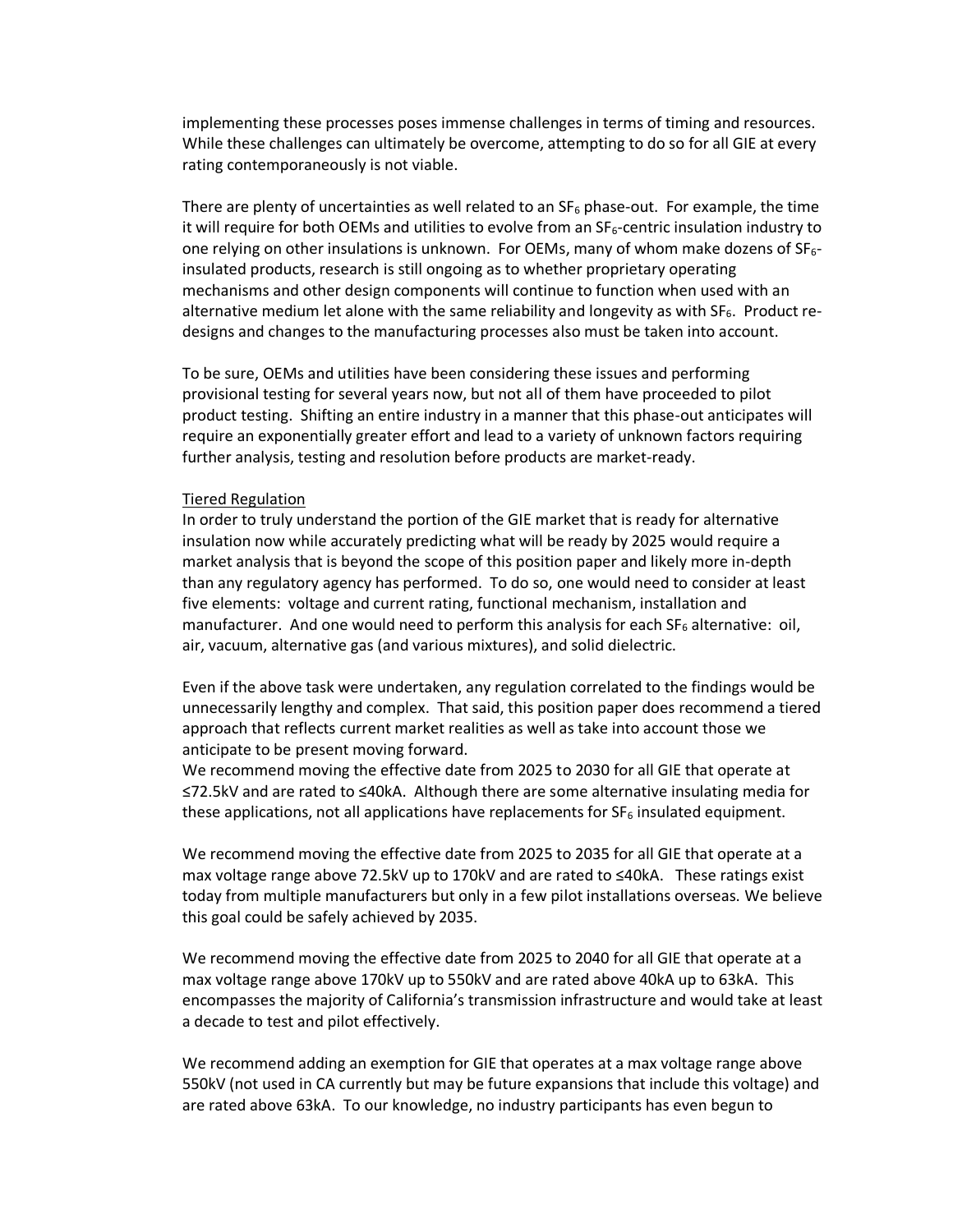analyze or test the implications of non- $SF<sub>6</sub>$  insulation technologies for this range and it would be impossible at this point to offer an educated guess as to the viability or safety. We recognize that California does not currently use transmission voltages at this level, but this may change with future expansions. Including this exemption now will avoid having to revise the regulation at a later date.

To simplify this proposal, we offer the following table:

| Max Voltage Range            | Rating                        | <b>Phase Out Date</b> |
|------------------------------|-------------------------------|-----------------------|
| Less than or equal to 72.5kV | Less than or equal to<br>40kA | 2030                  |
| Above 72.5kV up to 170kV     | Less than or equal to<br>40kA | 2035                  |
| Above 170kV up to 550kV      | Above 40kA up to 63kA         | 2040                  |
| Above 550kV                  | Above 63kA                    | N/A                   |

### Waivers

Aside from the nuances of voltages and ratings, there are other important considerations that would merit exemption (i.e. ad hoc waivers) from the phase-out. We recommend that CARB include language in the regulation allowing utilities to apply for and be granted a waiver due to one or more of the following circumstances:

- Spacing constraints: When GIE must be installed in a location with immutable space constraints and non- $SF_6$  insulated equipment does not offer a viable or safe alternative.
- Compliance: If GIE cannot comply with standard testing and performance in a particular installation.
- Market availability: If there is only one supplier of equipment with appropriate ratings and specifications for the installation at issue.
- Cost: If alternative insulated equipment on the market is only available at a cost of 10% more than the  $SF_6$ -insulated equivalent.

We offer the above waivers as conceptual examples only, recognizing that further work is necessary to define the parameters. But ultimately, the decision to grant the waiver would be left to CARB or a party designated by CARB.

We feel that our proposed approach offers a fair and realistic timeframe to achieve CARB's goal to phase out installation of  $SF<sub>6</sub>$  equipment. We appreciate CARB's willingness to solicit feedback from industry.

Please contact Jonathan Stewart at [jonathan.stewart@nema.org](mailto:jonathan.stewart@nema.org) with questions or to discuss further.

Sincerely,